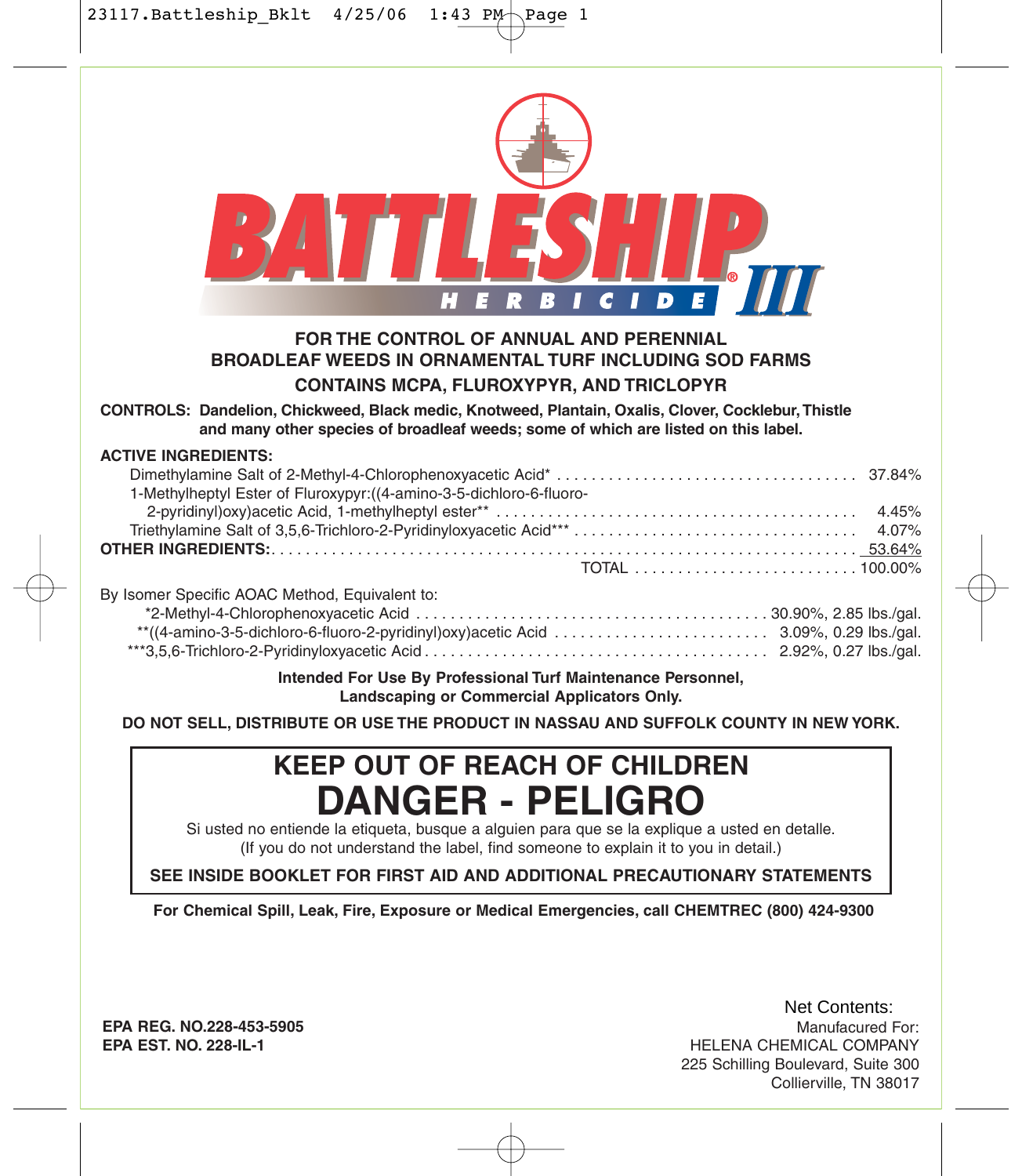$23117.$ Battleship\_Bklt  $4/25/06$  1:43 PM Page

## **PRECAUTIONARY STATEMENTS HAZARDS TO HUMANS AND DOMESTIC ANIMALS DANGER - PELIGRO**

Corrosive. Causes irreversible eye damage. Harmful if swallowed, or absorbed through skin. Avoid contact with skin, eyes, or clothing. Wash thoroughly with soap and water after handling.

**NON-WPS TURF USE:** Applicators and other handlers who handle this pesticide for any use NOT covered by the Worker Protection Standard (40 CFR Part 170)-in general only agricultural plant uses are covered by the WPS-must wear eye protection (goggles, face shield, or safety glasses) when using this product. It is recommended that safety glasses include front, brow, and temple protection.

**WPS SOD FARM USES:** Applicators and other handlers who handle this pesticide for any use covered by the Worker Protection Standard (40 CFR Part 170)-in general, agricultural plant uses are covered-must wear: Long-sleeved shirt and long pants, waterproof gloves, shoes plus socks, and protective eyewear. Discard clothing and other absorbent materials that have been drenched or heavily contaminated with this product's concentrate. Do not reuse them. Follow manufacturer's instructions for cleaning/maintaining Personal Protective Equipment (PPE). If no such instructions for washables, use detergent and hot water. Keep and wash PPE separately from other laundry.

**Engineering Controls Statement:** If the mechanical system is used in a manner that meets the requirements listed in the Worker Protection Standard (WPS) for agricultural pesticides [40 CFR 170.240(d)(4-6)], the handler PPE requirements may be reduced or modified as specified in the WPS.

## **USER SAFETY RECOMMENDATIONS**

#### **Users Should:**

- Wash hands, face and arms with soap and water before eating, smoking, drinking, or using the toilet.
- Remove clothing/PPE immediately if pesticide gets inside. Then wash thoroughly and put on clean clothing.
- Remove PPE immediately after handling this product.
- Wash the outside of gloves before removing.
- As soon as possible, wash thoroughly and change into clean clothing.

| • Hold eye open and rinse slowly and gently with water for 15 to 20 minutes.<br>• Remove contact lenses, if present, after the first 5 minutes, then continue rinsing eye.<br>• Call a poison control center or doctor for treatment advice.                                               |
|--------------------------------------------------------------------------------------------------------------------------------------------------------------------------------------------------------------------------------------------------------------------------------------------|
|                                                                                                                                                                                                                                                                                            |
| • Call a poison control center or doctor immediately for treatment advice.<br>• Have person sip a glass of water if able to swallow.<br>• Do not induce vomiting unless told to do so by the poison control center or doctor.<br>• Do not give anything by mouth to an unconscious person. |
| • Rinse skin immediately with plenty of water for 15 to 20 minutes.<br>• Call a poison control center or doctor for treatment advice.                                                                                                                                                      |
|                                                                                                                                                                                                                                                                                            |

## **HOT LINE NUMBER**

Have the product container or label with you when calling a poison control center or doctor, or going for treatment. You may also contact CHEMTREC (800) 424-9300 for emergency medical treatment information.

# **NOTE TO PHYSICIAN**

Probable mucosal damage may contraindicate use of gastric lavage.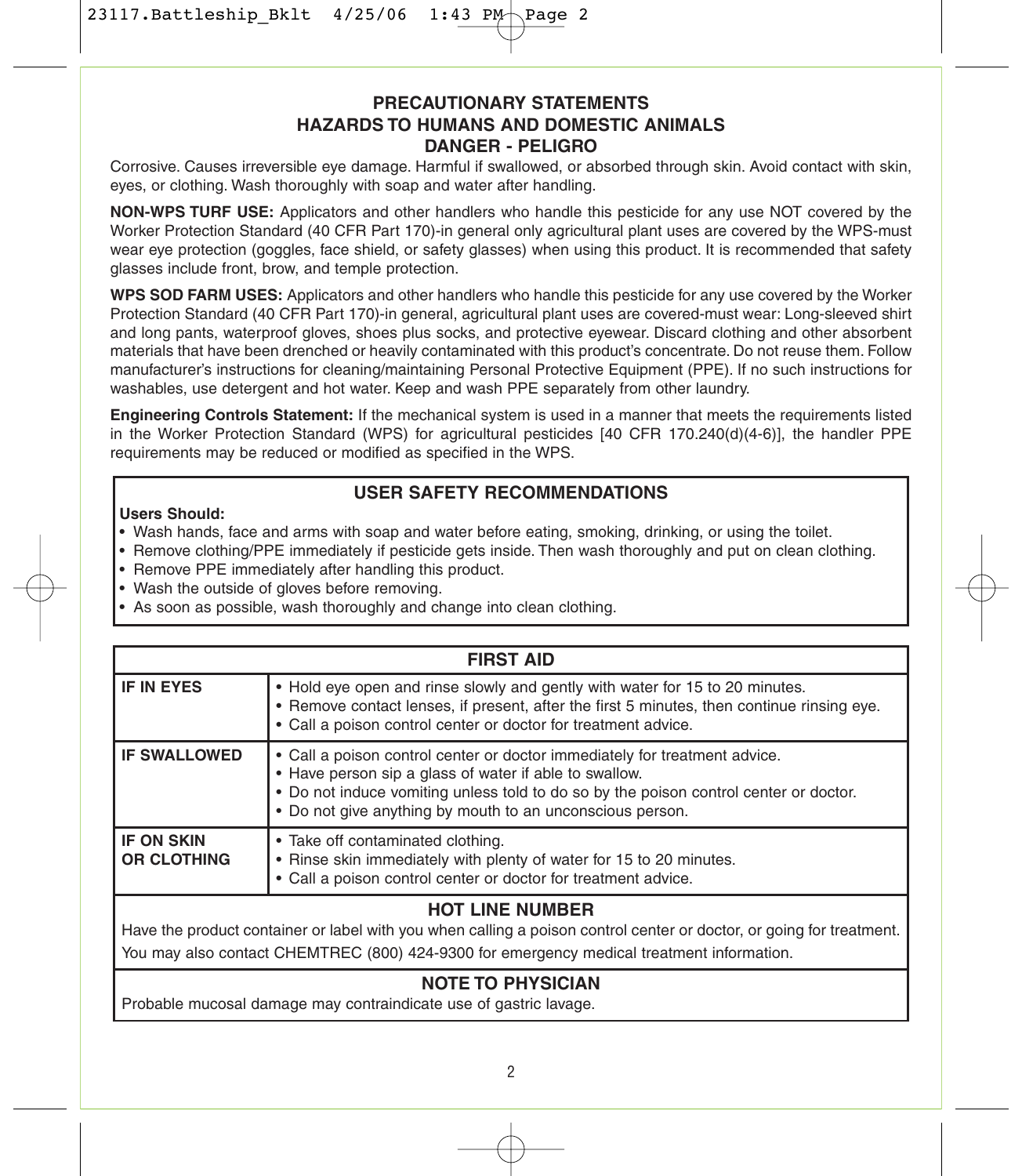23117. Battleship\_Bklt 4/25/06 1:43 PM

#### **ENVIRONMENTAL HAZARDS**

This product is toxic to fish. Drift or runoff from treated areas may be hazardous to aquatic organisms and non-target plants. Do not apply directly to water, or to areas where surface water is present or to intertidal areas below the mean high water mark. Do not contaminate water when disposing of equipment washwaters. Do not apply this product through any type of irrigation system.

Most cases of groundwater contamination involving phenoxy herbicides such as MCPA have been associated with mixing/loading and disposal sites. Caution should be exercised when handling 2,4-D pesticides at such sites to prevent contamination of groundwater supplies. Use of closed systems for mixing and transferring this pesticide will reduce the probability of spills. Placement of the mixing/loading equipment on an impervious pad to contain spills will help prevent groundwater contamination.

## **DIRECTIONS FOR USE**

It is a violation of Federal law to use this product in a manner inconsistent with its labeling. READ ENTIRE LABEL BEFORE USING THIS PRODUCT. USE STRICTLY IN ACCORDANCE WITH LABEL PRECAUTIONARY STATEMENTS AND DIRECTIONS.

Do not apply this product in a way that will contact workers or other persons, either directly or through drift. Only protected handlers may be in the area during application. For any requirements specific to your State or Tribe, consult the agency responsible for pesticide regulation.

This product should be used strictly in accordance with the drift and runoff precautions on this label in order to minimize off-site exposure.

Under some conditions, this product may have a potential to runoff to surface water or adjacent land. Where possible, use methods which reduce soil erosion, such as no-till, limited till and contour plowing; these methods also reduce pesticide runoff. Where feasible, use application techniques such as T-banding, and in-furrow techniques which incorporate the pesticide into the soil. Use of vegetaion filter strips is recommended along rivers, creeks, streams, wetlands, etc. or on the downhill side of fields where runoff could occur to minimize water runoff.

Low humidity and high temperatures increase the evaporation rate of spray droplets and therefore the likelihood of increased spray drift. Avoid spraying during conditions of low humidity and for high temperatures.

### **AGRICULTURAL USE REQUIREMENTS**

Use this product only in accordance with its labeling and with the Worker Protection Standard, 40 CFR part 170. This standard contains requirements for the protection of agricultural workers on farms, forests, nurseries, and greenhouses, and handlers of agricultural pesticides. It contains requirements for training, decontamination, notification, and emergency assistance. It also contains specific instructions and exceptions pertaining to the statements on this label about Personal Protective Equipment (PPE) and restricted-entry interval. The requirements in this box only apply to uses of this product that are covered by the Worker Protection Standard.

Do not enter or allow worker entry into treated areas during the restricted-entry interval (REI) of 48 hours.

PPE required for early entry to treated areas that is permitted under the Worker Protection Standard and that involves contact with anything that has been treated, such as plants, soil, or water, is: Coveralls, waterproof gloves, shoes plus socks, and protective eyewear.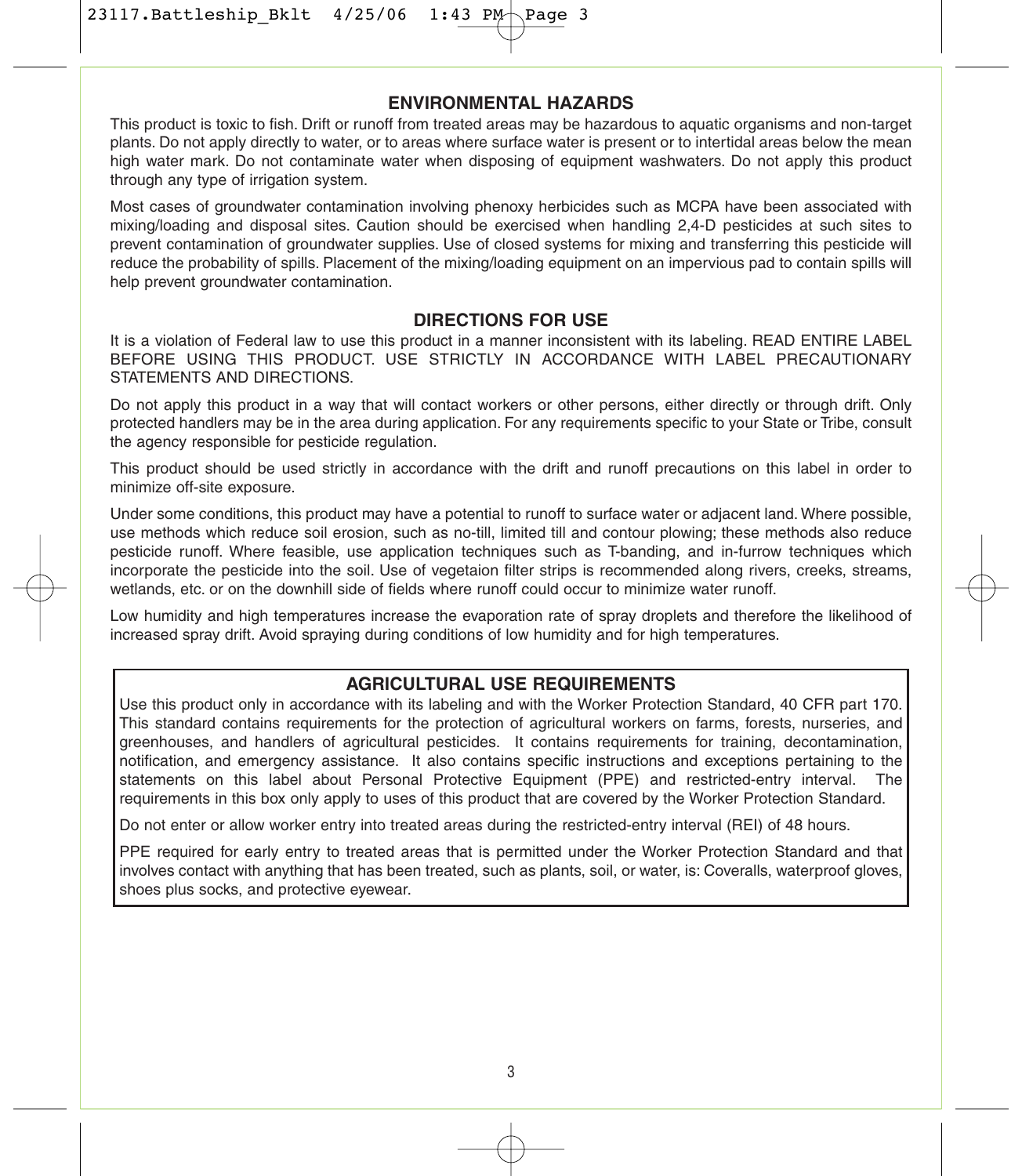#### **NON-AGRICULTURAL USE REQUIREMENTS**

The requirements in this box apply to uses of this product that are NOT within the scope of the Worker Protection Standard for agricultural pesticides (40 CFR Part 170). The WPS applies when this product is used to produce agricultural plants on farms, forests, nurseries, or greenhouses.

Do not allow people (other than applicator) or pets on treatment area during application. Do not enter treatment areas until spray has dried.

This product is a broad-spectrum herbicide for control of actively growing annual and perennial broadleaf weeds. It is for use on established Ornamental Turf Lawns (Residential, Industrial and Institutional), Parks, Cemeteries, Athletic Fields, Roadsides and Golf Courses (Fairways, Aprons, Roughs) and similar turf areas; also for use on sod farms. Do not use on Golf Greens or Tees.

This product may be applied to the following established turfgrass species:

|                      | <b>ESTABLISHED COOL SEASON TURFGRASSES</b> | <b>ESTABLISHED WARM SEASON TURFGRASSEST</b>    |                            |  |
|----------------------|--------------------------------------------|------------------------------------------------|----------------------------|--|
| <b>Common Name</b>   | <b>Scientific Name</b>                     | <b>Common Name</b>                             | <b>Scientific Name</b>     |  |
| <b>Bentgrass</b>     | Agrostis species                           | <b>Bahiagrass</b>                              | Paspalum notatum           |  |
| Bluegrass, Kentucky  | Poa pratensis                              | Bermudagrass                                   | Cynodon dactylon           |  |
| Fescue, chewing      | Festuca rubravar,                          | <b>Buffalograss</b>                            | <b>Buchloe dactyloides</b> |  |
|                      | commutata                                  | Centipedegrass                                 | Eremochloa                 |  |
| Fescue, creeping red | Festuca rubra                              |                                                | ophiuroides                |  |
| Fescue, sheeps       | Festuca ovina                              | Zoysiagrass                                    | Zovsia japonica            |  |
| Fescue, tall         | Festuca arundinaceae                       | Zoysiagrass                                    | Zovsia tenuifolia          |  |
| Ryegrass, perennial  | Lolium perenne                             | Fescue, tall (growing in<br>warm season areas) | Festuca arundinacea        |  |

†Do not treat warm season turfgrass with this product when mowing height is less than 1/2 inch.

Note: This product may discolor and/or stunt turf that is not well-established or is stressed or weakened due to unfavorable climatic conditions, temperature extremes, drought, nematodes, or other factors which damage or weaken turf. Apply this product only to healthy, well-established turf that has a well-anchored root system. Do not apply this product to grass species not listed on this label unless potential turf injury can be tolerated.

#### **USE PRECAUTIONS**

Do not apply this product directly to, or otherwise permit drift or spray mist to come into contact with cotton, citrus, grapes, tobacco, vegetables, flowers, ornamental plants, shrubs, trees, and other desirable plants. Do not pour spray solutions near desirable plants. Avoid fine mists. Use lawn type sprayer with coarse spray as wind drift is less likely. Spray drift can be reduced by spraying when wind velocity is low, keeping spray boom as low as possible, using nozzles that deliver larger spray droplets and minimize the production of fine spray particles, and by using higher spray volumes and lower pressures. Applications should be made only when hazards from spray drift are at a minimum. Very small quantities of spray, which may not be visible, may seriously injure susceptible plants. Do not spray when wind is blowing toward susceptible crops or ornamental plants near enough to be injured. Do not apply to exposed roots of shallow rooted trees and shrubs. Maximum kill of weeds will be obtained from spring or early fall applications when weeds are actively growing. Do not apply more than 4 pints per acre per application. Mow newly seeded turf at least twice before treatment with this product.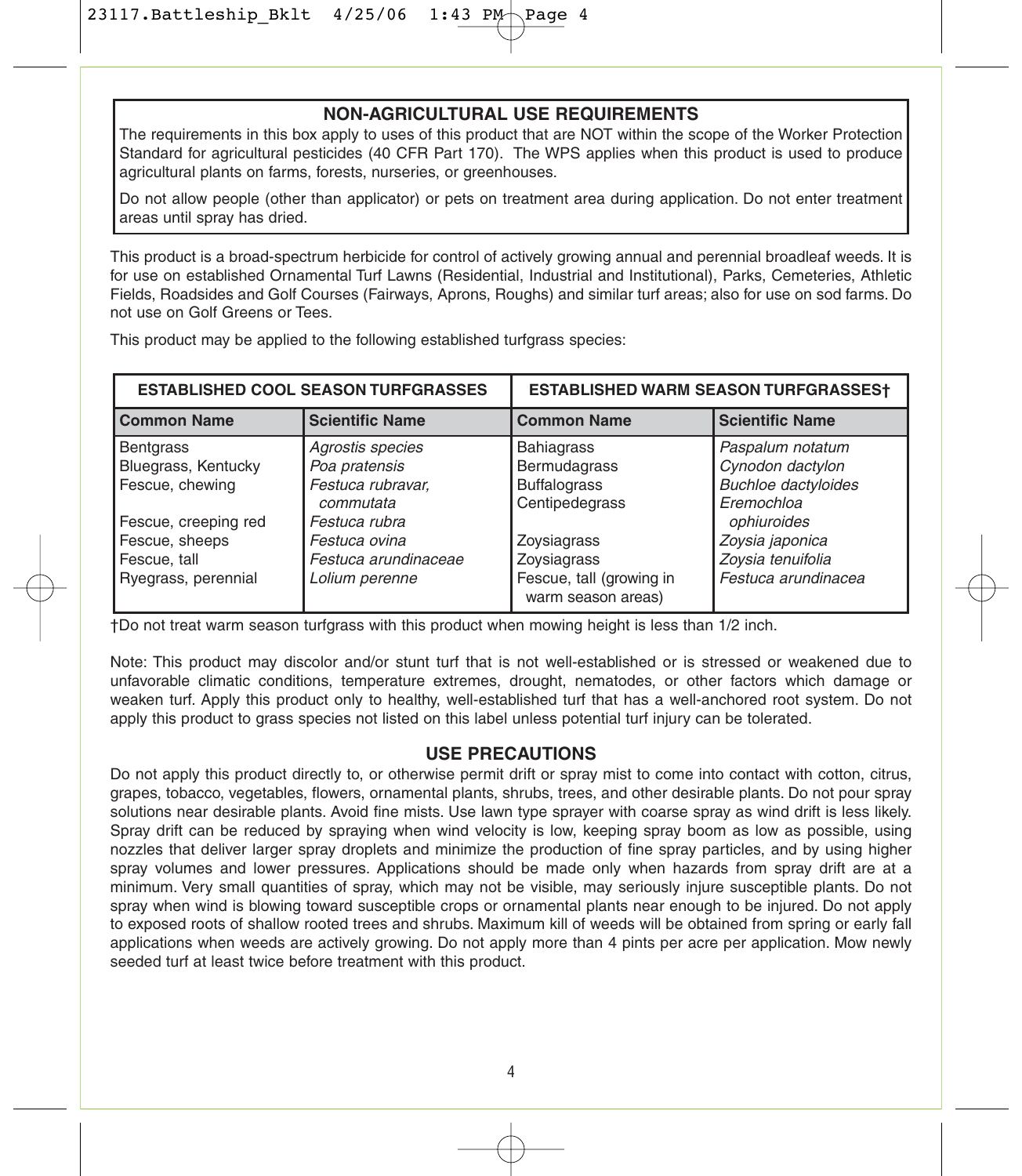$23117.$ Battleship\_Bklt  $4/25/06$  1:43 PM Page

For optimum results: (1) Add a spray adjuvant, such as DYNE-AMIC for best results; (2) Use a water conditioning agent, such as, QUEST for high PH and water hardness; (3) Avoid applying during excessively dry or hot periods unless irrigation is used; (4) Turf should not be mowed 1 to 2 days before and following application; (5) Reseed no sooner than 3 to 4 weeks after application of this product.

#### **WEEDS CONTROLLED**

This product is designed to control many broadleaf weeds such as:

Alder Annual yellow sweet clover Artichoke Aster Austrian fieldcress Bedstraw **Beggartick** Biden **Bindweed** Bird vetch **Bitterweed** Bitter wintercress Black-eyed Susan Black medic Black mustard Black-seed plantain Blessed thistle Blue lettuce Blue vervain Box elder Bracted plantain **Brassbuttons** Bristly oxtongue Broadleaf dock Broadleaf plantain Broomweed Buckhorn Buckhorn plantain Bulbous buttercup Bull nettle Bull thistle Burdock Burning nettle Bur ragweed Burweed **Buttercup** Canada thistle Carolina geranium **Carpetweed** Catchweed bedstraw **Catsear** Catnip

Chickweed **Chicory Cinquefoil** Clover Cockle Cocklebur Coffeebean **Coffeeweed** Common chickweed Common mullein Common sowthistle Corn Chamomile Creeping jenny Crimson clover **Croton** Cudweed Curly dock Curly indigo Dandelion Dead nettle Dock Dogbane Dogfennel **Elderberry** English daisy Fall dandelion False dandelion False flax False sunflower Fiddleneck Field bindweed Field pansy Flea bane (daisy) Flixweed Florida betony Florida pusley Frenchweed Galinsoga Garlic mustard Goathead Goatsbeard Goldenrod Ground ivy

Gumweed Hairy bittercress Hairy fleabane Hawkweed Healall Heartleaf drymary Hedge bindweed Hedge mustard Hemp Henbit Hoary cress Hoary plantain Hoary vervain Honeysuckle Hop clover Horsenettle Horsetail Indiana mallow Ironweed Jewelweed Jimsonweed Kochia Knawel Knotweed **Lambsquarter** Lespedeza Locoweed Lupine Mallow Marshelder Matchweed Mexicanweed Milk vetch Milkweed bloodflower **Mugwort Morningglory** Mousear chickweed Musk thistle Mustard Narrowleaf plantain Narrowleaf vetch Nettle Orange hawkweed

Oxalis Oxeye daisy Parsley-piert Parsnip **Pearlwort Pennycress** Pennywort **Peppergrass** Pepperweed **Pigweed** Pineywoods bedstraw Plains coreopsis Plantain Poison hemlock Poison ivy Poison oak Pokeweed Poorjoe Povertyweed Prickly lettuce Prickly sida Primrose Prostrate knotweed Prostrate pigweed Prostrate spurge Prostrate vervain Puncture vine Purslane Ragweed Red clover Redroot pigweed Red sorrel Redstem filaree Rough cinquefoil Rough fleabane Roundleafed marigold Rush Russian pigweed Russian thistle St. Johnswort Scarlet pimpernel Scotch thistle Sheep sorrel

(continued on next page)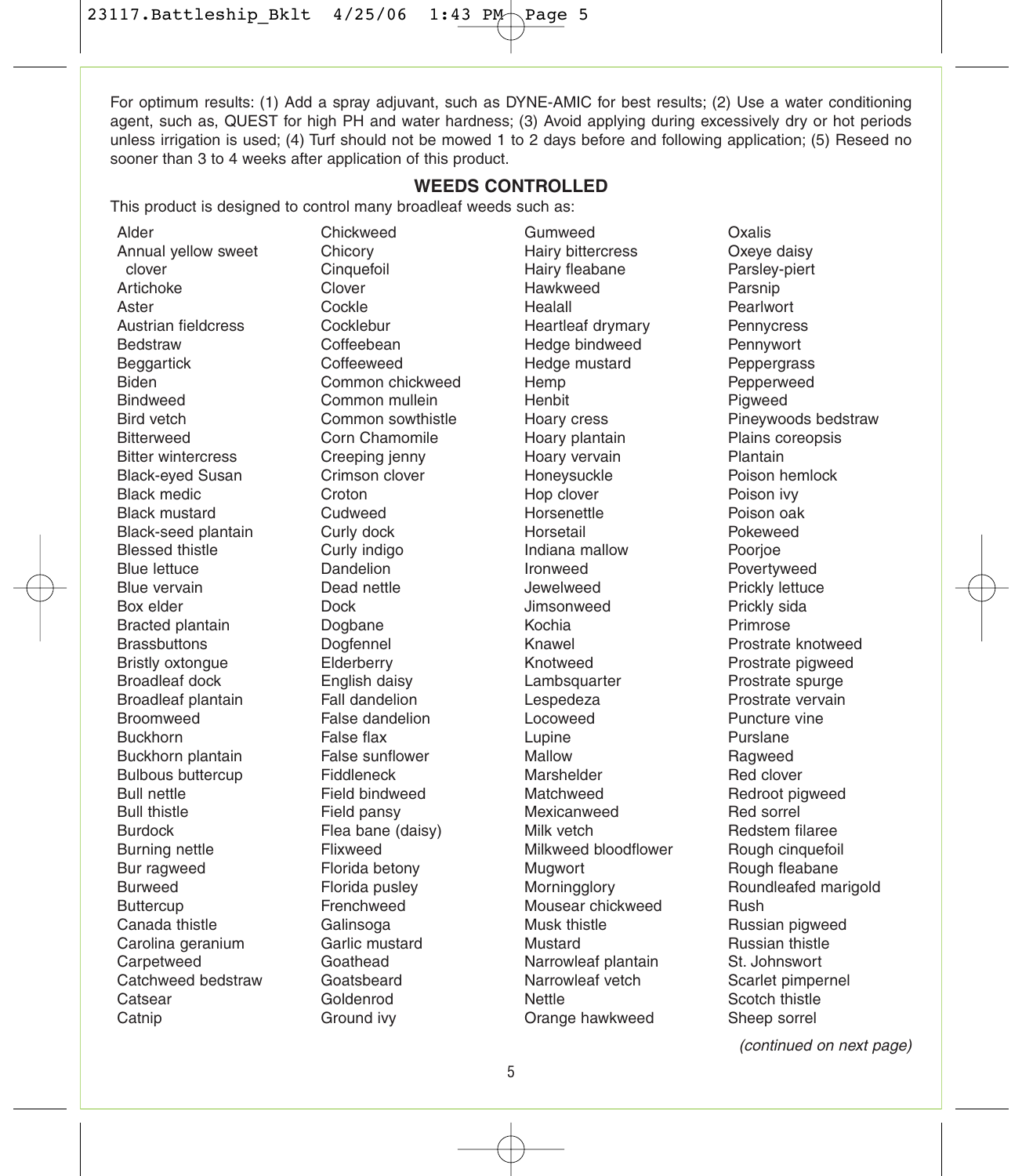Shepherdspurse Slender plantain Smallflower galinsoga Smartweed Smooth dock Smooth pigweed Sneezeweed Southern wild rose **Sowthistle** Spanishneedle **Spatterdock** Speedwell Spiny Amaranth Spiny cocklebur Spotted catsear Spotted knapweed Spotted spurge Spurge Spurweed Stinging nettle

Stinkweed **Stitchwort** Strawberry clover Sumac Sunflower Sweet clover Tall nettle Tall vervain Tansy mustard Tansy ragwort Tanweed Tarweed **Thistle** Tick trefoil Toadflax Trailing Crownvetch Tumble mustard Tumble pigweed **Tumbleweed** Velvet leaf

Venice mallow Veronica Vervain Vetch Virginia buttonweed Virginia creeper Virginia pepperweed Wavyleaf bullthistle Western clematis Western salsify White clover White mustard Wild mustard Wild aster Wild buckwheat Wild carrot Wild four-o'-clock Wild garlic Wild geranium Wild lettuce

Wild marigold Wild onion Wild parsnip Wild radish Wild rape Wild strawberry Wild sweet potato Wild vetch **Willow** Witchweed Wooly morningglory Woodsorrel Wooly croton Wooly plantain Wormseed Yarrow Yellow rocket Yellowflower pepperweed and other broadleaf weeds.

After applying this product, many broadleaf weeds will begin to show visible signs of leaf curl within a few days. Some hard-to-control broadleaf weeds may require a second broadcast treatment in 3 to 4 weeks.

#### **RECOMMENDED MIXING INSTRUCTIONS**

Fill spray tank with water. Start agitation and slowly add the recommended amount of concentrate. Maintain continuous agitation after mixing and during application. If this product is allowed to stand in tank for extended periods of time, some separation may occur. Reagitate before use.

## **TURF APPLICATION DIRECTIONS**

Apply 3 to 4 pints of this product per acre (1.1 to 1.5 ozs./1,000 sq.ft.) to control above listed broadleaf weeds.

The maximum use rate for most warm season grasses is 3 pints per acre.

Make application using equipment that will ensure uniform coverage (see specific application directions below). Foliar sprays should be applied during warm weather when weeds are actively growing. Application under drought conditions may provide less than desirable results. When hard-to-control species are prevalent, when applications are made in late summer, when weeds are mature, or during drought conditions, use the higher rates.

On closely mowed golf course fairway bentgrass, apply this product at a maximum rate of 2 pints in 20 to 240 gallons of water per acre (0.73 fluid ounces in 0.5 to 5.5 gallons of water per 1,000 square feet). During conditions which promote turf stress use lower rates, 1 to 1.5 pints in 20 to 240 gallons of water per acre (0.36 to 0.55 fluid ounces in 0.3 to 5.5 gallons per 1,000 square feet). Slight turf yellowing will disappear after one week. To minimize grass injury, a second application should not be made for at least 4 weeks. Avoid swath overlaps. Do not use on golf course greens or tees.

**Note:** Broadleaf weeds germinate at different times of the year. Only emerged weeds present at the time of application will be controlled by this product.

**Standard Volume Broadcast Applications:** Apply 3 to 4 pints of this product in enough water to deliver 20 to 200 gallons of total spray mix per acre (0.5 to 5 gallons spray per 1,000 square feet). Higher application volumes may be used when this product is tank mixed with liquid fertilizers.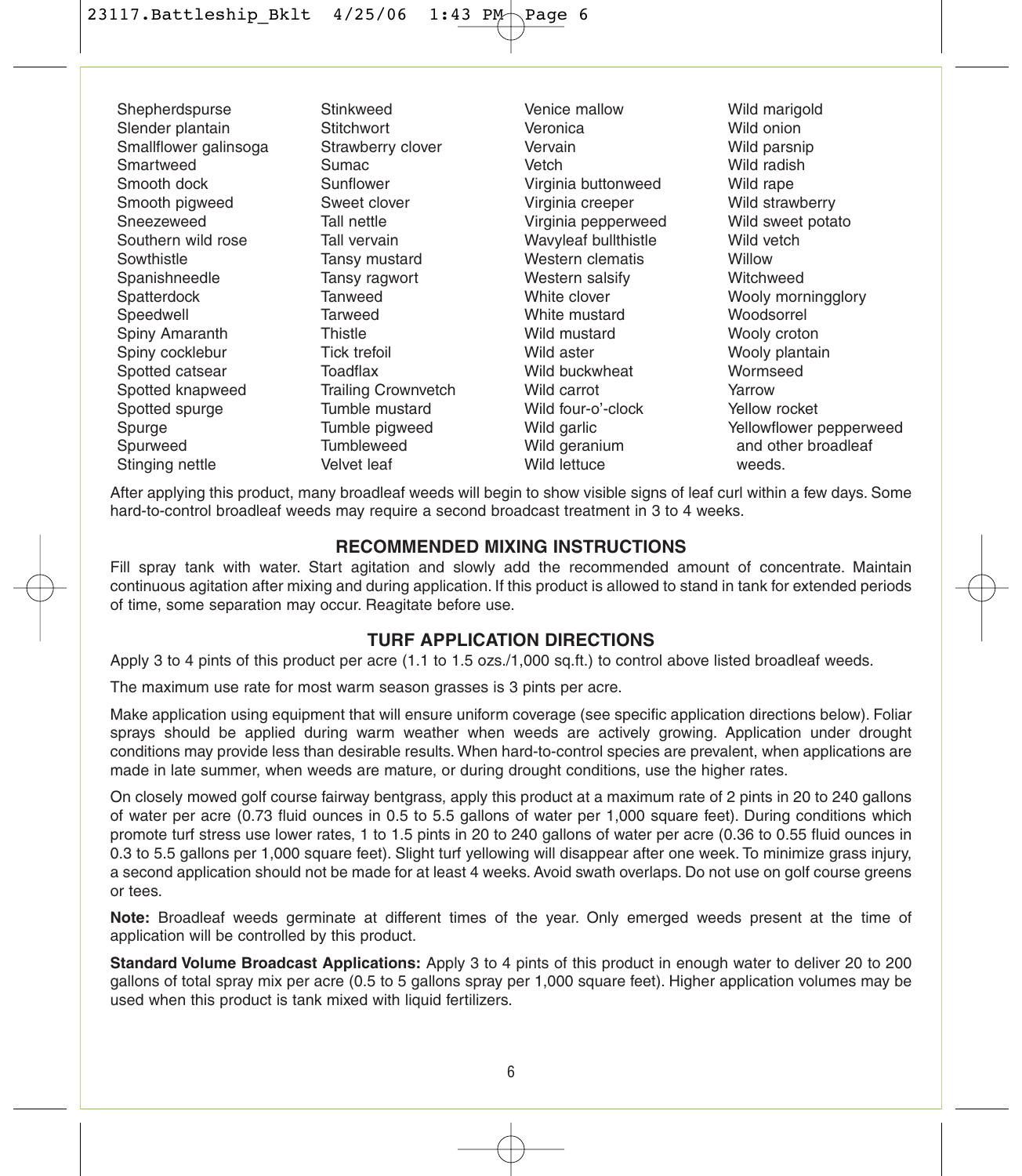**Low Volume Broadcast Applications:** Apply 3 to 4 pints of this product in enough water to deliver from 5 to 40 gallons of total spray mixture per acre. Use low pressures and application equipment capable of delivering a uniform droplet size that can wet the weed leaf surface.

**Targeted Zone Applications or Spot Treatment Using Portable Sprayers:** Mix 0.5 to 1.0 ounce of this product in enough water to make one gallon of spray and apply at any time broadleaf weeds are actively growing. Target plants should be sprayed to wet but not beyond point of runoff.

# **STORAGE AND DISPOSAL**

Do not contaminate water, food or feed by storage or disposal.

**PESTICIDE STORAGE:** Always store pesticides in a secured warehouse or storage building. Store at temperatures above 25°F. Protect from freezing. If allowed to freeze, remix well before using. Freezing does not alter the product. Containers should be opened in well-ventilated areas. Keep container tightly sealed when not in use. Do not stack cardboard cases more than two pallets high. Do not store near open containers of fertilizer, seed or other pesticides.

**PESTICIDE DISPOSAL:** Pesticide wastes are acutely hazardous. If container is damaged or if pesticide has leaked, contain all spillage. Absorb and clean up all spilled material with granules or sand. Place in a closed, labeled container for proper disposal. Improper disposal of excess pesticide, spray mixtures, or rinsate is a violation of Federal law and may contaminate groundwater. If these wastes cannot be disposed of by use according to label instructions, contact your State Pesticide or Environmental Control Agency, or the Hazardous Waste representative at the nearest EPA Regional Office for guidance.

**CONTAINER DISPOSAL FOR NON-REFILLABLE CONTAINERS:** Triple rinse (or equivalent). Then offer for recycling or reconditioning, or puncture and dispose of in a sanitary landfill, or by other procedures approved by State and local authorities. Plastic containers are also disposable by incineration, or if allowed by State and local authorities, by burning. If burned, stay out of smoke.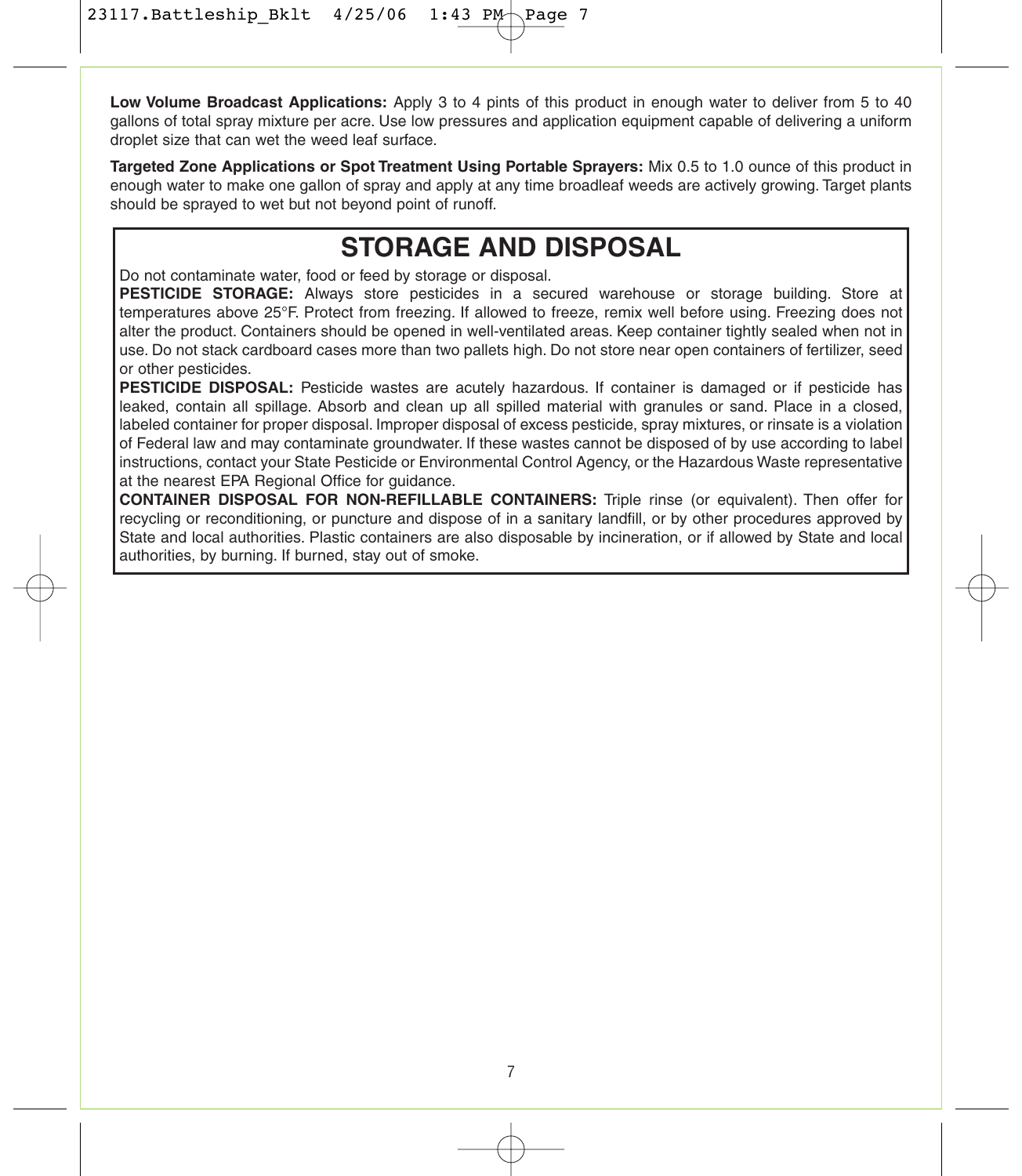23117. Battleship\_Bklt 4/25/06 1:43 PM

#### **Conditions of Sale and Limitation of Warranty and Liability:**

**NOTICE:** Read the entire Directions for Use and Conditions of Sale and Limitation of Warranty and Liability before buying or using this product. If the terms are not acceptable, return the product at once, unopened, and the purchase price will be refunded.

The Directions for Use of this product should be followed carefully. It is impossible to eliminate all risks inherently associated with the use of this product. Desirable plant injury, ineffectiveness, or other unintended consequences may result because of such factors as manner of use or application, weather or crop conditions beyond the control of Helena Chemical Company or Seller. All such risks shall be assumed by Buyer and User, and Buyer and User agree to hold Helena Chemical Company and Seller harmless for any claims relating to such factors.

**Seller warrants that this product conforms to the chemical description on the label and is reasonably fit for the purposes stated on the Directions for Use when used in accordance with the directions under normal conditions of use. HELENA CHEMICAL COMPANY MAKES NO WARRANTIES OF MERCHANTABILITY OR OF FITNESS FOR A PARTICULAR PURPOSE, NOR ANY OTHER EXPRESS OR IMPLIED WARRANTIES WITH RESPECT TO THE SELECTION, PURCHASE OR USE OF THIS PRODUCT. Any warranties, express or implied, having been made are inapplicable if this product has been used contrary to label instructions, or under abnormal conditions, or under conditions not reasonably foreseeable to (or beyond the control of) Seller or Helena Chemical Company, and Buyer assumes the risk of any such use.**

To the extent allowed by law, Helena Chemical Company or Seller shall not be liable for any incidental, consequential or special damages resulting from the use or handling of this product. THE EXCLUSIVE REMEDY OF THE USER OR BUYER, AND THE EXCLUSIVE LIABILITY OF HELENA CHEMICAL COMPANY AND SELLER FOR ANY AND ALL CLAIMS, LOSSES, INJURIES OR DAMAGES (INCLUDING CLAIMS BASED ON BREACH OF WARRANTY, CONTRACT, NEGLIGENCE, TORT, STRICT LIABILITY OR OTHERWISE) RESULTING FROM THE USE OR HANDLING OF THIS PRODUCT, SHALL BE THE RETURN OF THE PURCHASE PRICE OF THE PRODUCT OR AT THE ELECTION OF HELENA CHEMICAL COMPANY OR SELLER, THE REPLACEMENT OF PRODUCT.

This Conditions of Sale and Limitation of Warranty and Liability may not be amended by any oral or written agreement.

(RV030606N)

Battleship is a Registered Trademark of Helena Chemical Company

Contains patented technology.